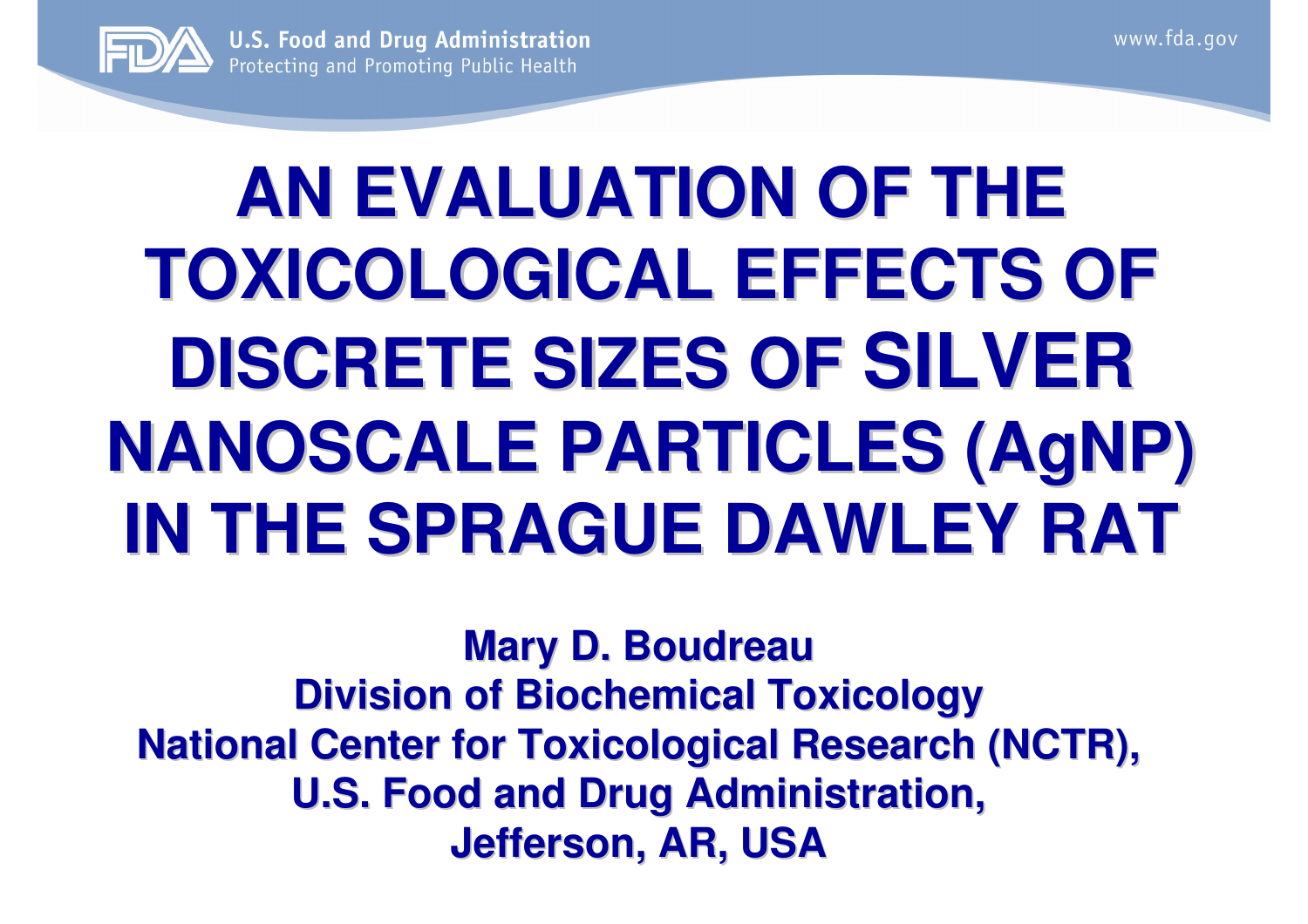

**U.S. Food and Drug Administration** Protecting and Promoting Public Health

### **National Center for Toxicological Research (NCTR)**



- **Conducts fundamental and applied peer-reviewed research designed to define the biological mechanisms of action underlying the toxicity of products regulated by the FDA**
- **Lawrence Committee Characterizes the toxicities and risks associated with exposure to specific chemicals of interest to the FDA**
- **However the Company Develops new scientific tools for the FDA to improve public health**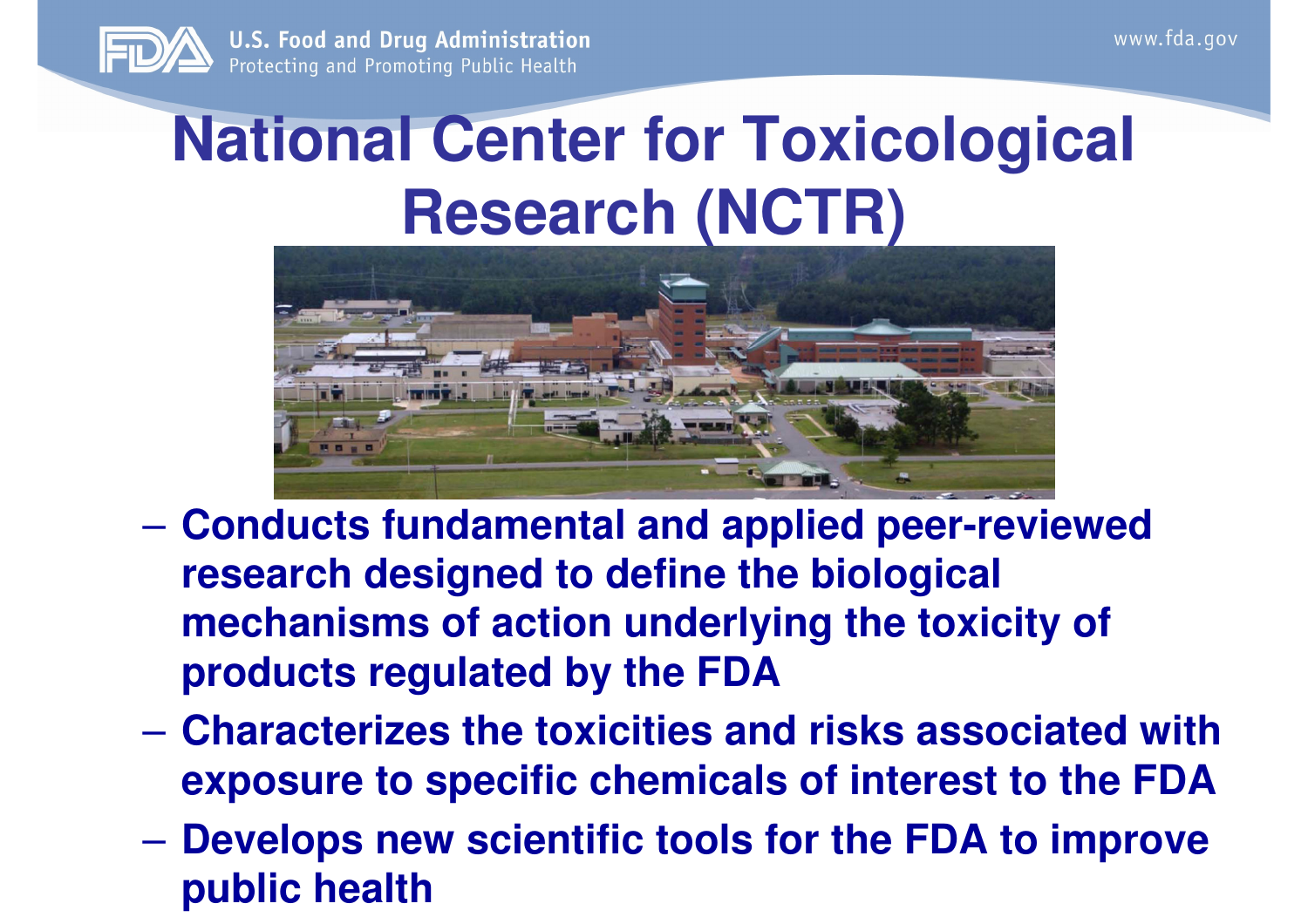

### **FDA Nomination of AgNP to the National Toxicology Program (NTP)**

- $\bullet$  **Rationale:**
	- $\mathcal{L}_{\mathcal{A}}$  , and the set of  $\mathcal{L}_{\mathcal{A}}$  **Increased widespread use in drugs, food, and cosmetic products**
	- $\mathcal{L}_{\mathcal{A}}$  , and the set of  $\mathcal{L}_{\mathcal{A}}$ **Lack of toxicology and pharmacokinetic data**
	- $\mathcal{L}_{\mathcal{A}}$  , and the set of  $\mathcal{L}_{\mathcal{A}}$ **Size may influence biological response.**
- $\bullet$  **General scope of studies:**
	- **Conduct absorption, distribution, metabolism, and elimination (ADME) studies in rodents**
	- $\mathcal{L}_{\mathcal{A}}$  , and the set of  $\mathcal{L}_{\mathcal{A}}$  **Conduct subchronic dose-response toxicity studies in rodents**
	- **Include at least 2 sizes of well-characterized AgNP**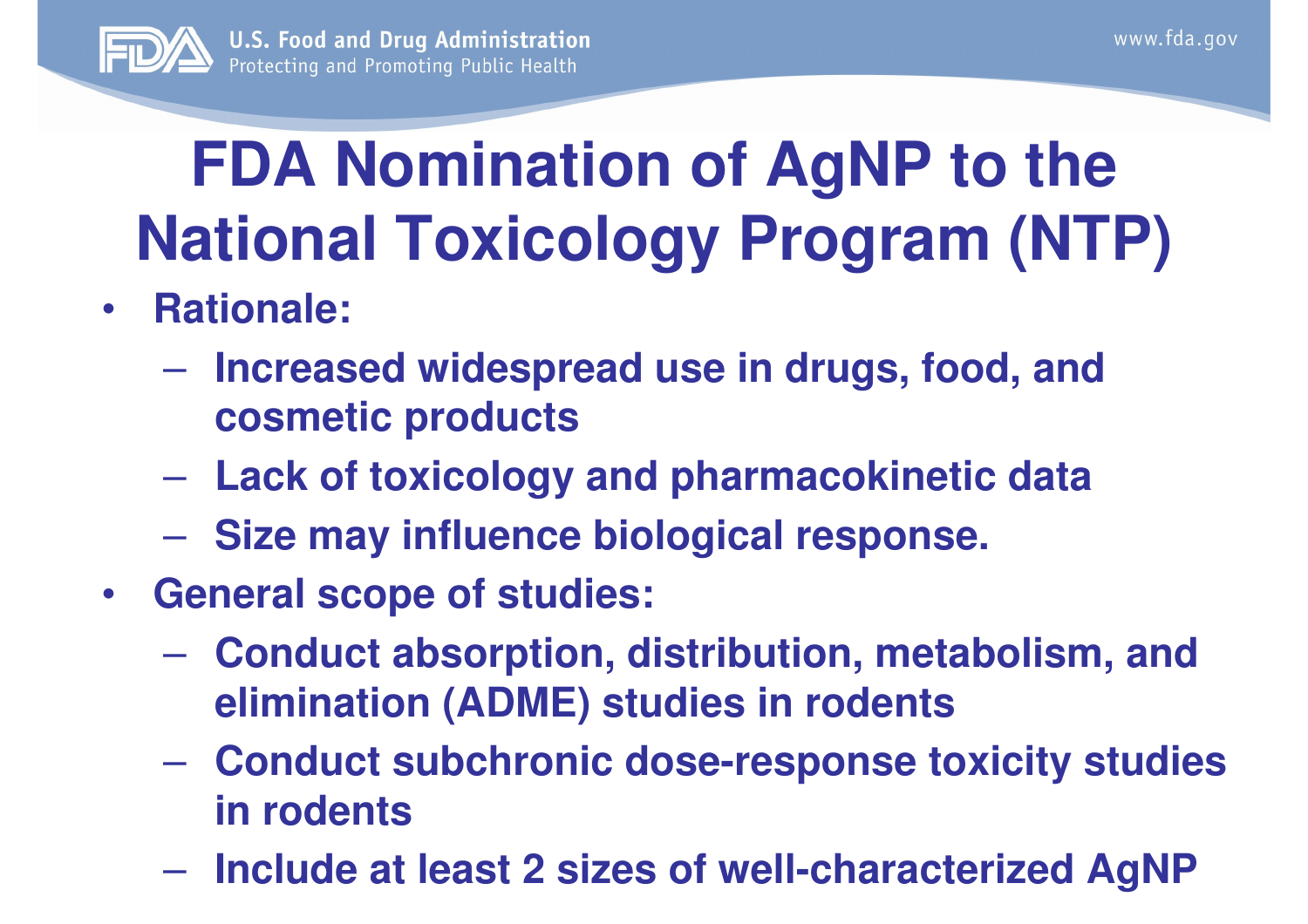

#### **Test Articles**

| <b>Chemical Form</b>                                    | <b>Morphology</b> | <b>Nominal</b><br><b>Size</b> |
|---------------------------------------------------------|-------------------|-------------------------------|
| Citrate stabilized (OECD*)<br>mono-dispersed AgNP       | <b>Spheres</b>    | $\sim$ 10 nm                  |
| <b>Citrate stabilized (OECD)</b><br>mono-dispersed AgNP | <b>Spheres</b>    | $\sim$ 75 nm                  |
| <b>Citrate stabilized (OECD)</b><br>mono-dispersed AgNP | <b>Spheres</b>    | $\sim$ 110 nm                 |
| <b>Silver acetate</b>                                   | <b>lonic</b>      | <b>Bulk</b>                   |

\* Organization for Economic Co-operation and Development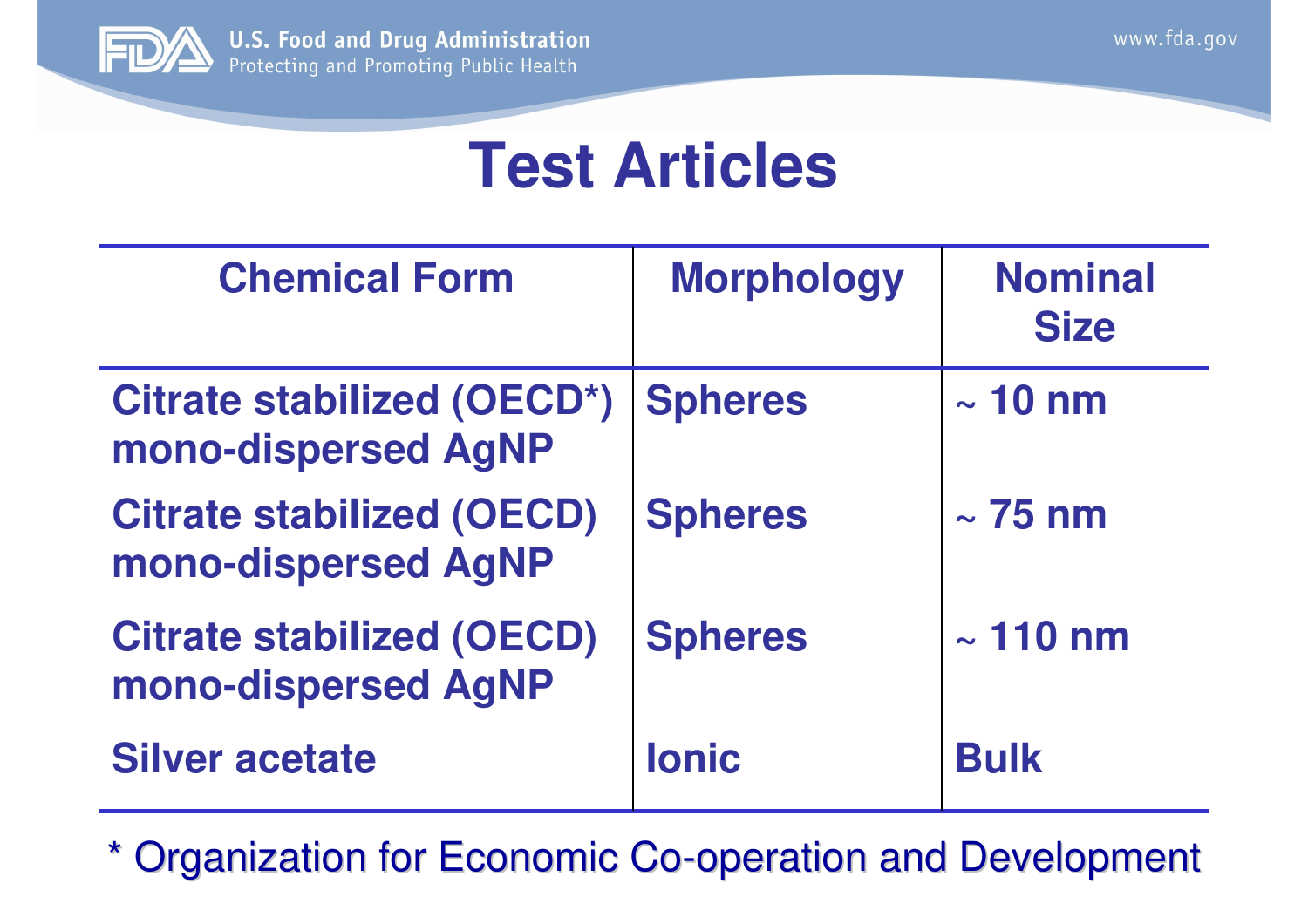

### **Test Article Analysis by ICP-MS and Dynamic Light Scattering (DLS)**

|                              | <b>Ag</b><br>conc. | <b>Sample Nominal Actual Nominal PDI</b><br><b>Ag mass</b><br>conc.<br>$(mg/ml)$ $(mg/ml)$ | <b>size</b><br>(nm) |       | particle<br><b>size</b><br>(nm) | <b>Mean Intensity</b><br>(% ) | $\mathbb{Z}$ -<br>average |
|------------------------------|--------------------|--------------------------------------------------------------------------------------------|---------------------|-------|---------------------------------|-------------------------------|---------------------------|
| Gold<br><b>Std</b>           |                    |                                                                                            | 60                  | 0.105 | 63.5                            | 100                           | 56.4                      |
| <b>10 nm</b><br><b>AgNP</b>  | 1.0                | 0.98                                                                                       | 11                  | 0.159 | 16.9                            | 100                           | 13.9                      |
| <b>75 nm</b><br><b>AgNP</b>  | 1.0                | 0.98                                                                                       | 75                  | 0.170 | 75.4                            | 100                           | 62.4                      |
| <b>100 nm</b><br><b>AgNP</b> | 1.0                | 0.94                                                                                       | 107                 |       | 0.087 110.9                     | 100                           | 99.49                     |
| <b>AgOAc</b>                 | 6.46               | 6.79                                                                                       | $\sim$              |       |                                 |                               |                           |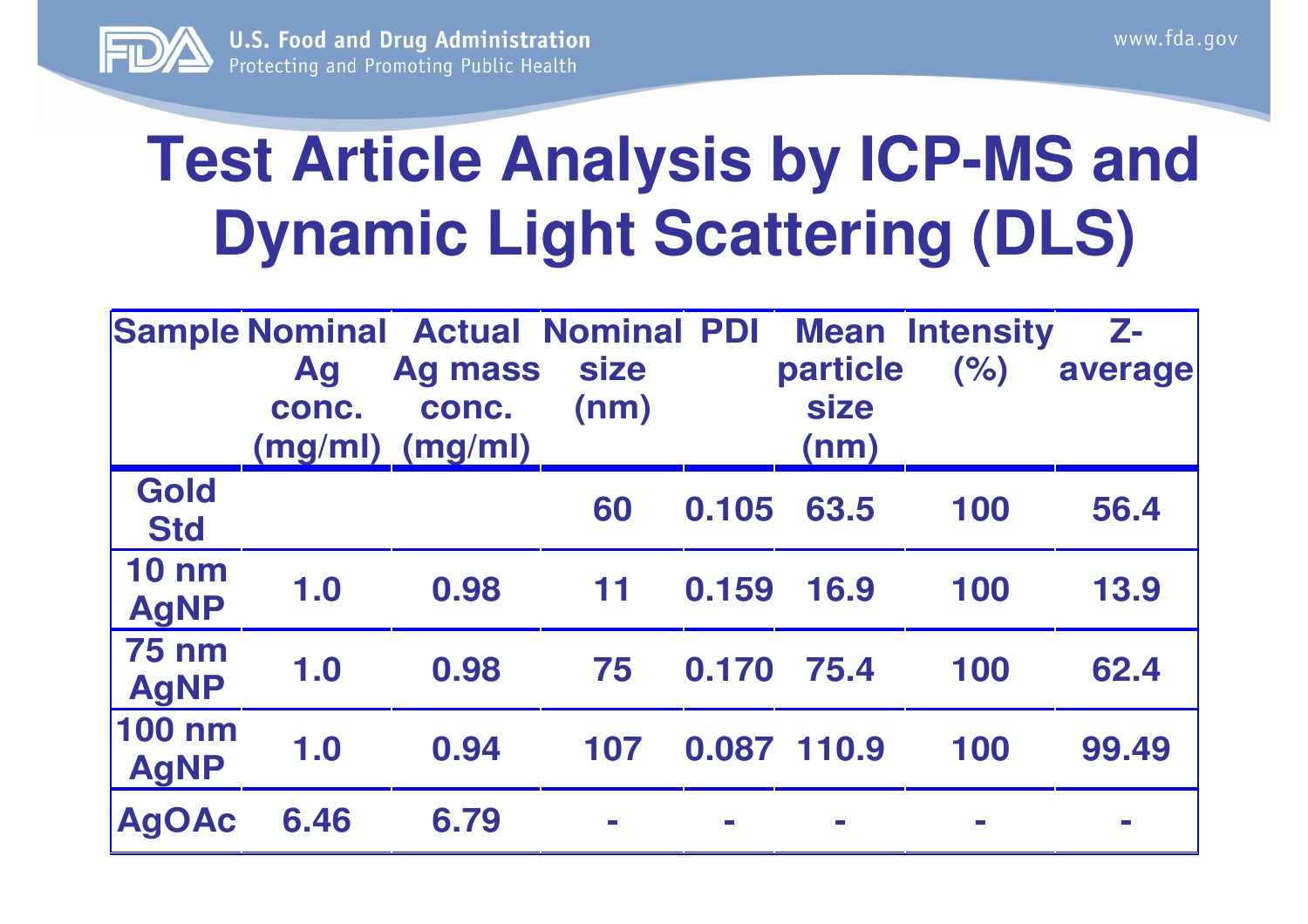

## **Acute Dose Study Design**

- **Pharmacokinetic Study** 
	- **Hart Committee AgNP (10, 75, and 110 nm) and AgOAc**
	- **Hart Committee Single oral administration (10 mg/kg bw) or intravenous administration (3 mg/kg bw)**
	- –**Sprague Dawley rats, 4 per sex per treatment**
	- **Blood collected at 13 time points over 72 h**
	- **Blood silver by mass evaluated by ICP-MS**
- **ADME Study** 
	- **Hart Committee Single oral administration (20 mg/kg bw)**
	- **Sprague Dawley rats, 4 per sex per treatment**
	- **Hart Committee 24-h urine and feces collected each of 7 days**
	- **Hart Committee Tissues and organs collected for ICP-MS and TEM**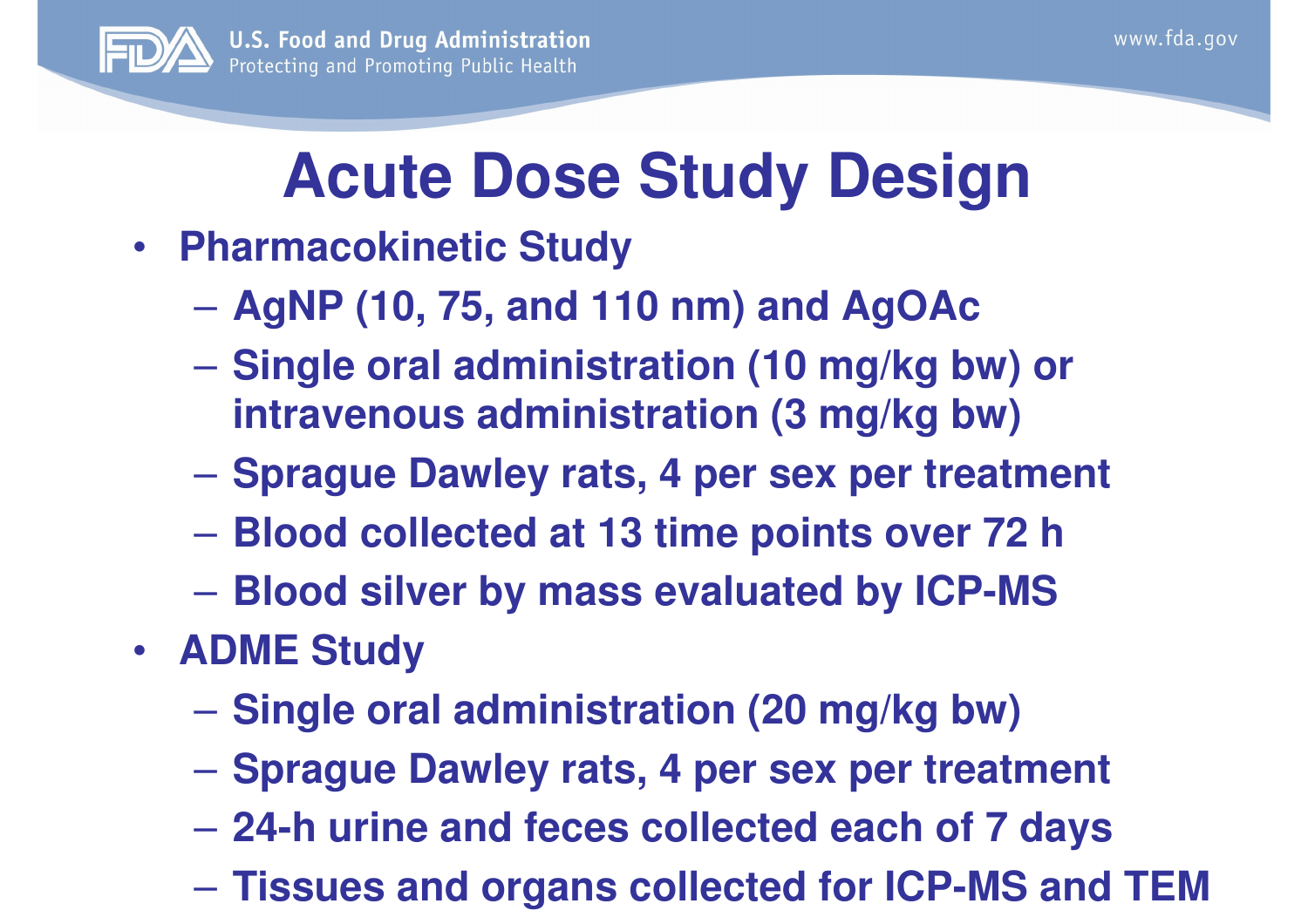

### **Blood Levels of Silver FollowingIntravenous AgNP Administration**

- **Hart Committee The decrease in blood silver concentrations was followed by an increase in flux and a subsequent plateau that remained for at least 72 h**
- **Protein binding (albumin) by Ag may prevent clearance**

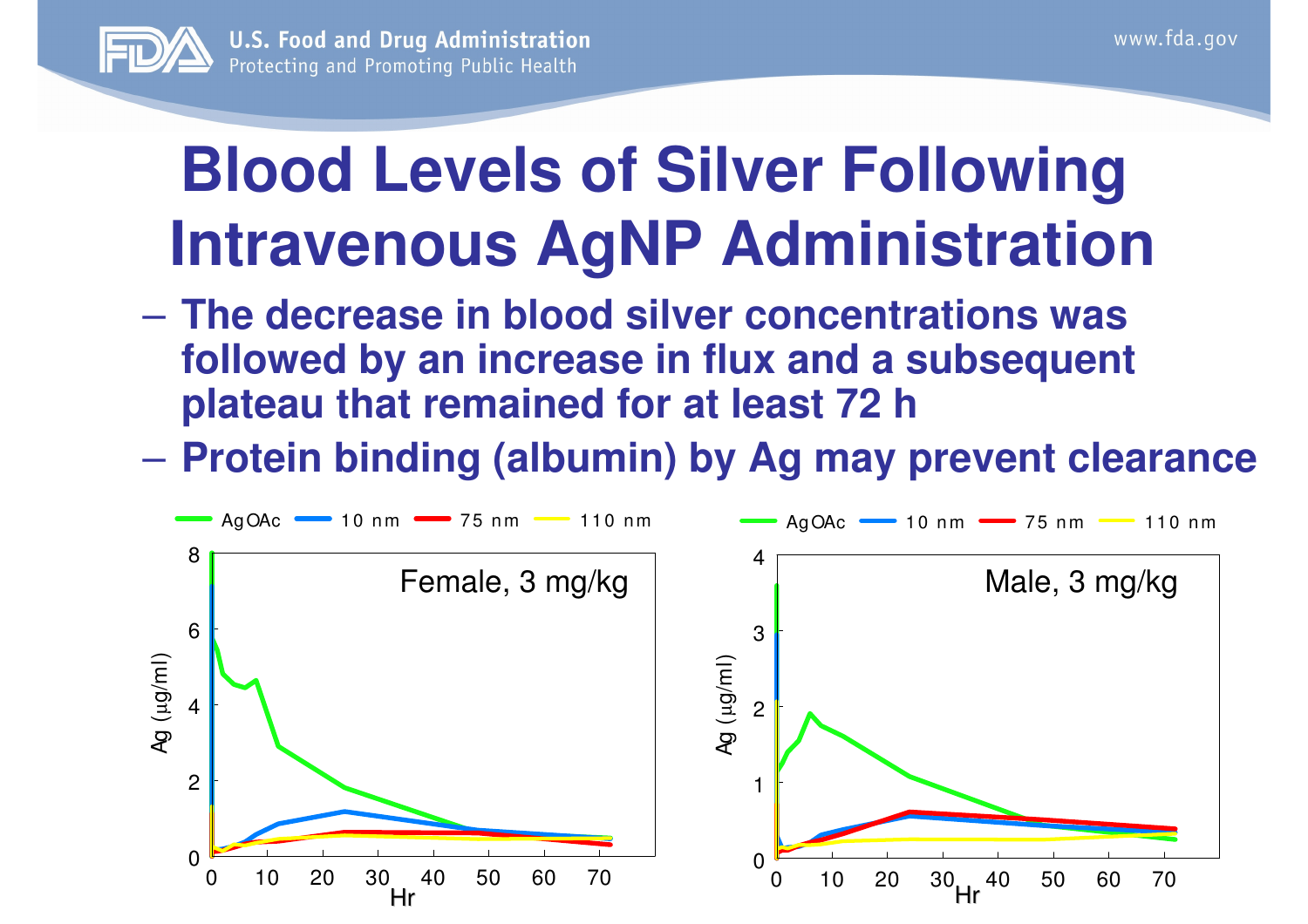

### **Blood Levels of Silver Following Oral AgNP Administration**

- **The Tmax (12 h) and t<sup>½</sup> for distribution (4-5 h) and elimination (24 h) were similar among silver particles**
- $\mathcal{L}_{\mathcal{A}}$  , and the set of  $\mathcal{L}_{\mathcal{A}}$  **AUC decreased as particle size increased; males had lower AUCs than females**

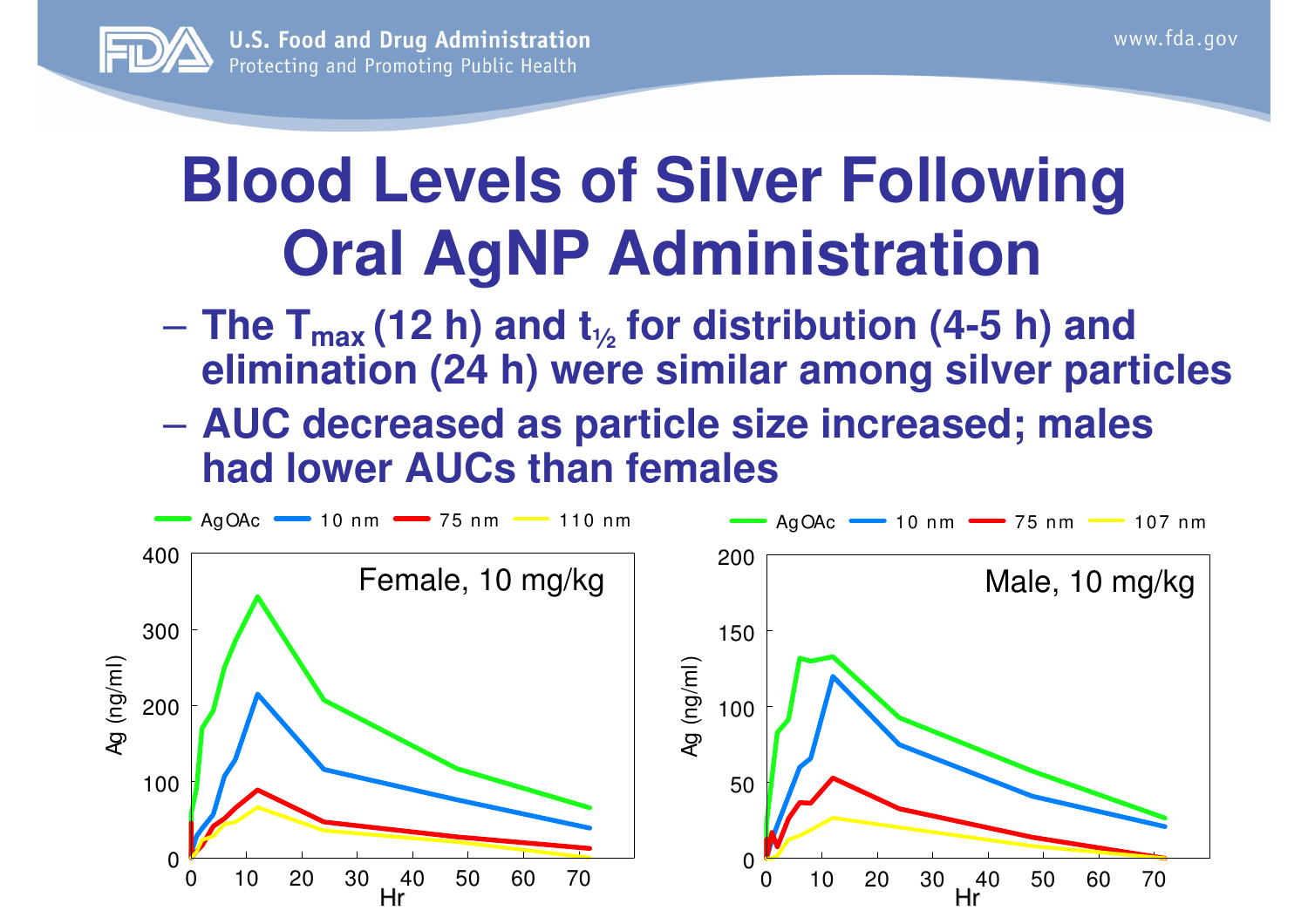

### **Blood, Urine, and Tissue Deposition of Silver Following Oral Administration**

**110\_nm 10\_nm 75\_nm AgOAc**

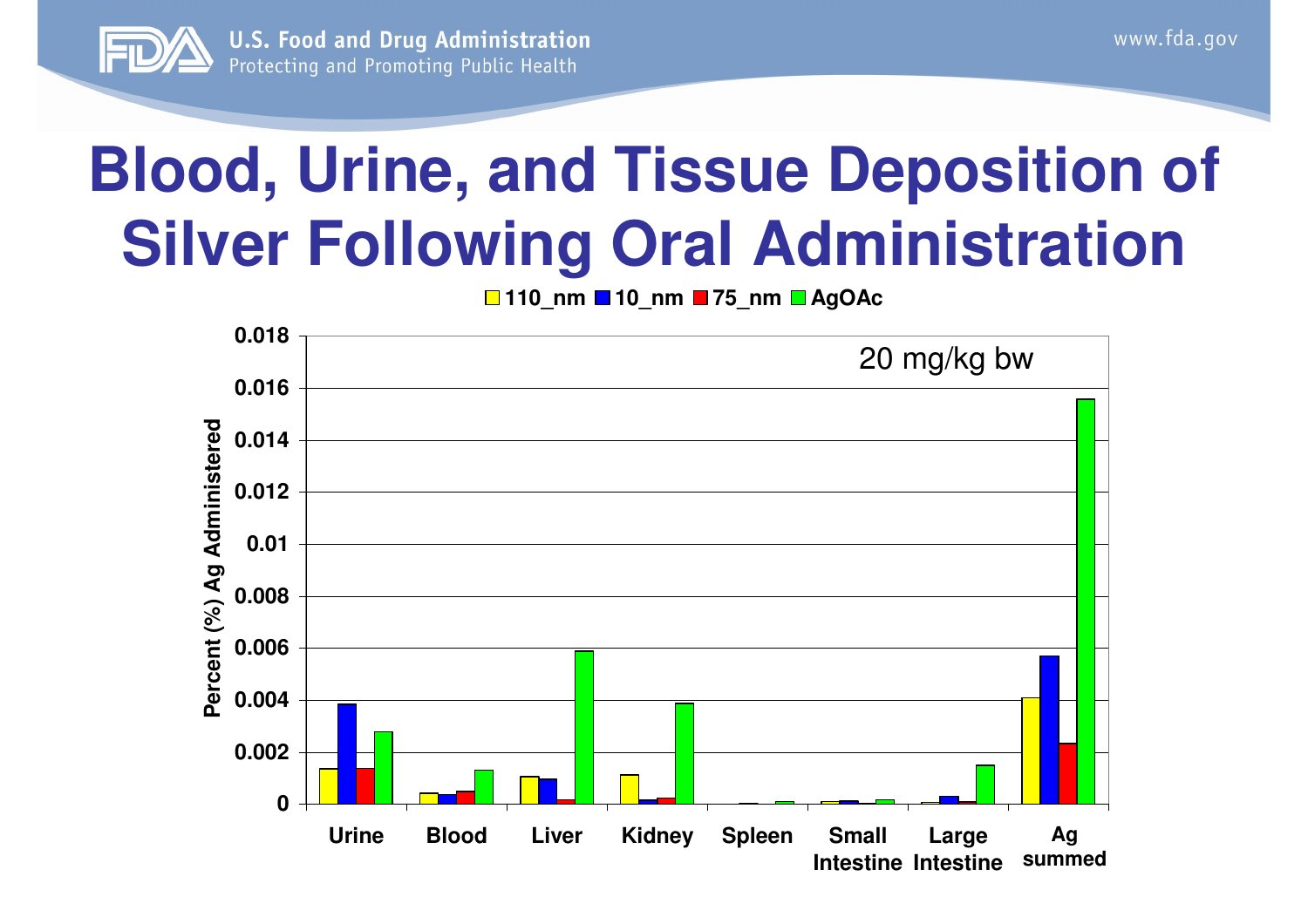

### **Elimination of Silver Following Oral Administration**

**AgOAc 10\_nm 75\_nm 110\_nm**

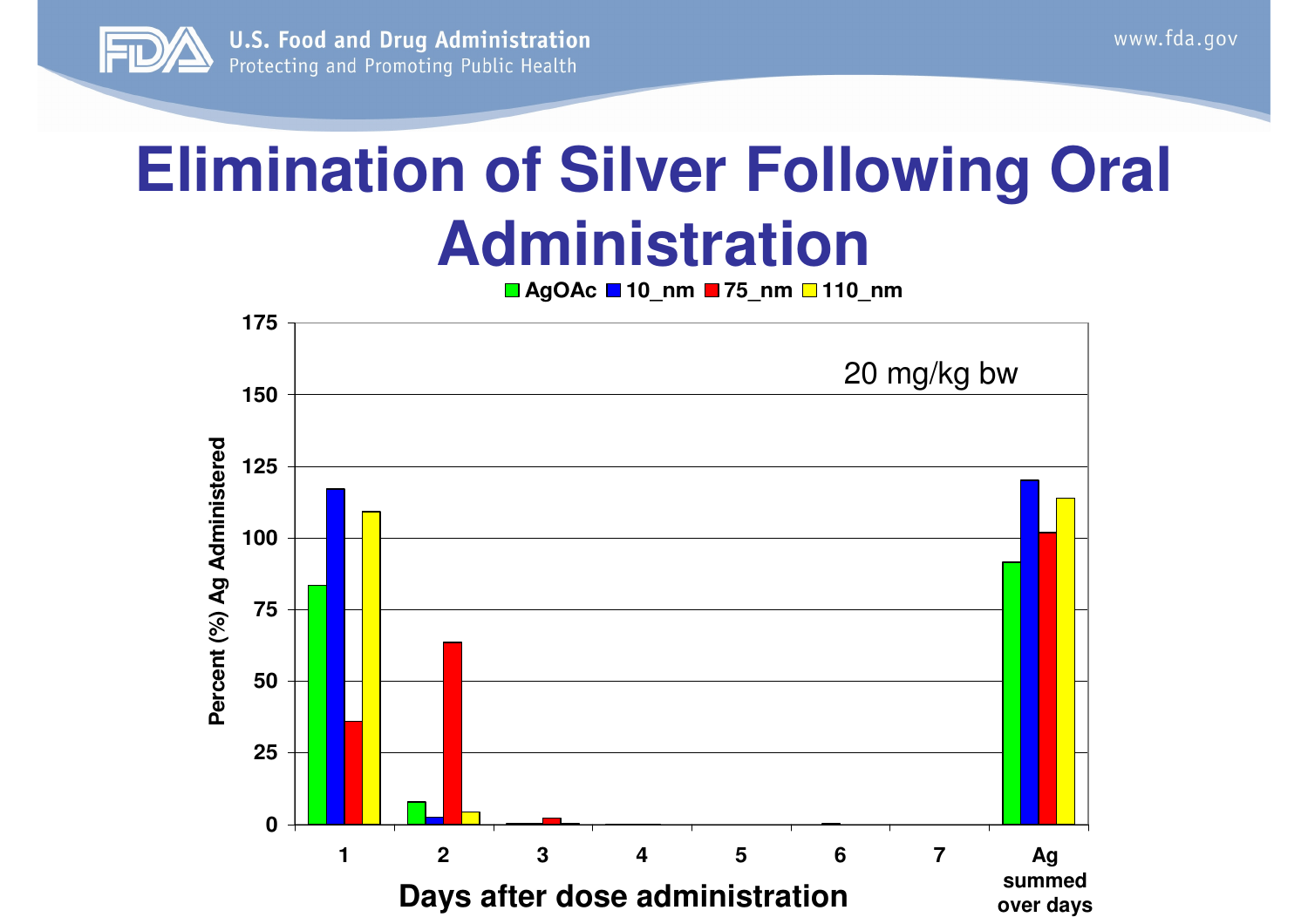

#### **Summary of Results**

- • **Pharmacokinetic Bioavailability**
	- **Hart Committee Maximum concentration for oral administration was constant at 12 h, and half elimination time was24 h**
	- **AUCs decreased as particle size increased**
	- **Hart Committee Lower AUCs were observed for males than females**
- **ADME**
	- **Hart Committee Minimal absorption following single oral administration**
	- **Hart Committee Trace accumulation in organs, blood, and urine**
	- **Major elimination route via feces**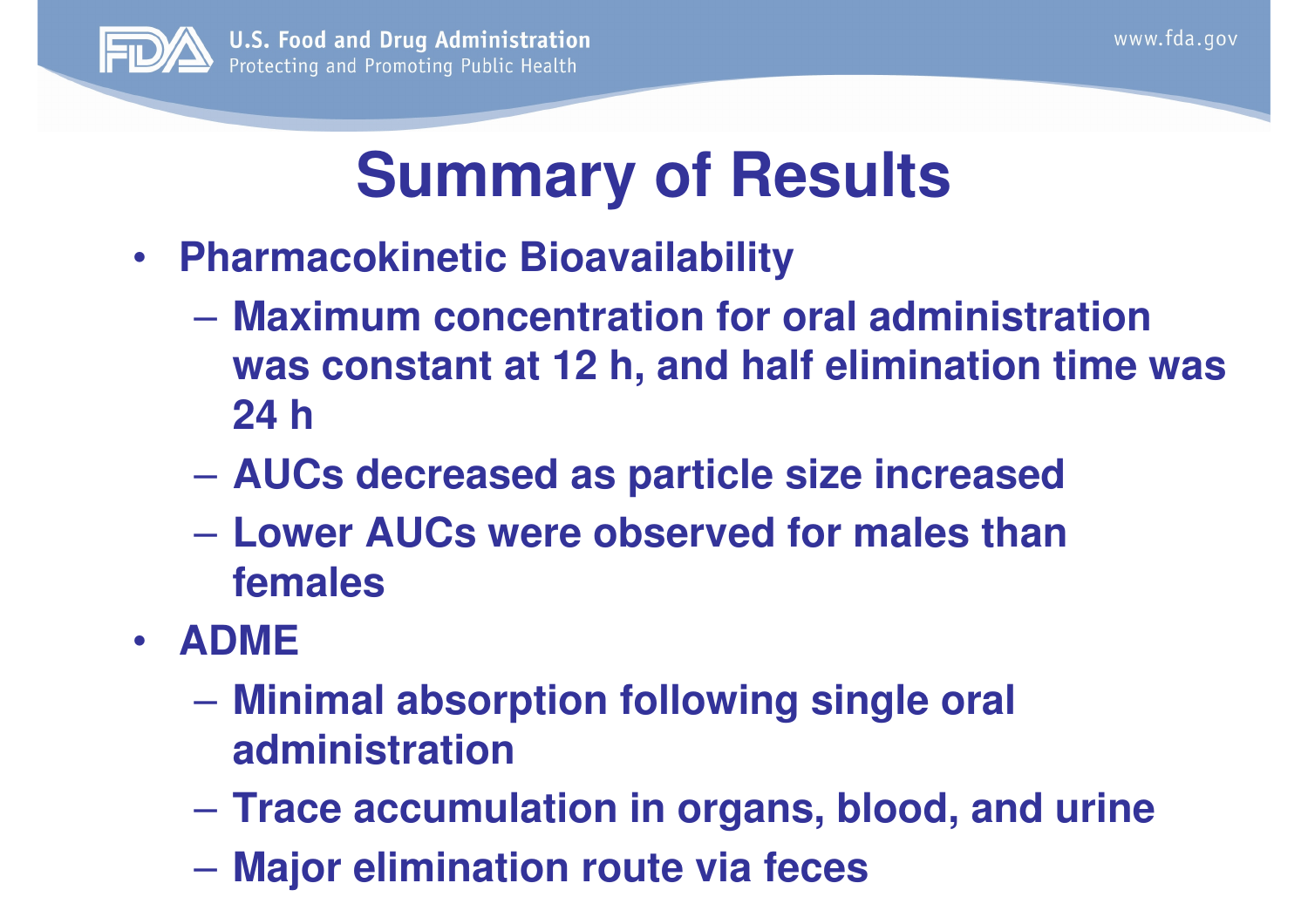

## **AgNP 13-Week Study Design**

- **Sprague Dawley rats (10 animals/sex/treatment)**  $\mathcal{L}_{\mathcal{A}}$  , and the set of  $\mathcal{L}_{\mathcal{A}}$ **AgNP (10, 75, and 110) or AgOAc**
- **Administration by oral gavage:** 
	- **9, 18, and 36 mg AgNP/kg bw; 100, 200, and 400 mg AgOAc/kg body wt**
	- **Doses divided 2/day, 7 days/week for 13 weeks**
- **In-life data** 
	- $\mathcal{L}_{\mathcal{A}}$  , and the set of  $\mathcal{L}_{\mathcal{A}}$ **Weekly water and feed intakes; body weights daily**
	- **Blood at weeks 1, 4, 8, and 12 via tail vein**
		- **ICP-MS and micronuclei assays**
	- $\mathcal{L}_{\mathcal{A}}$  , and the set of  $\mathcal{L}_{\mathcal{A}}$ **Vaginal cytology**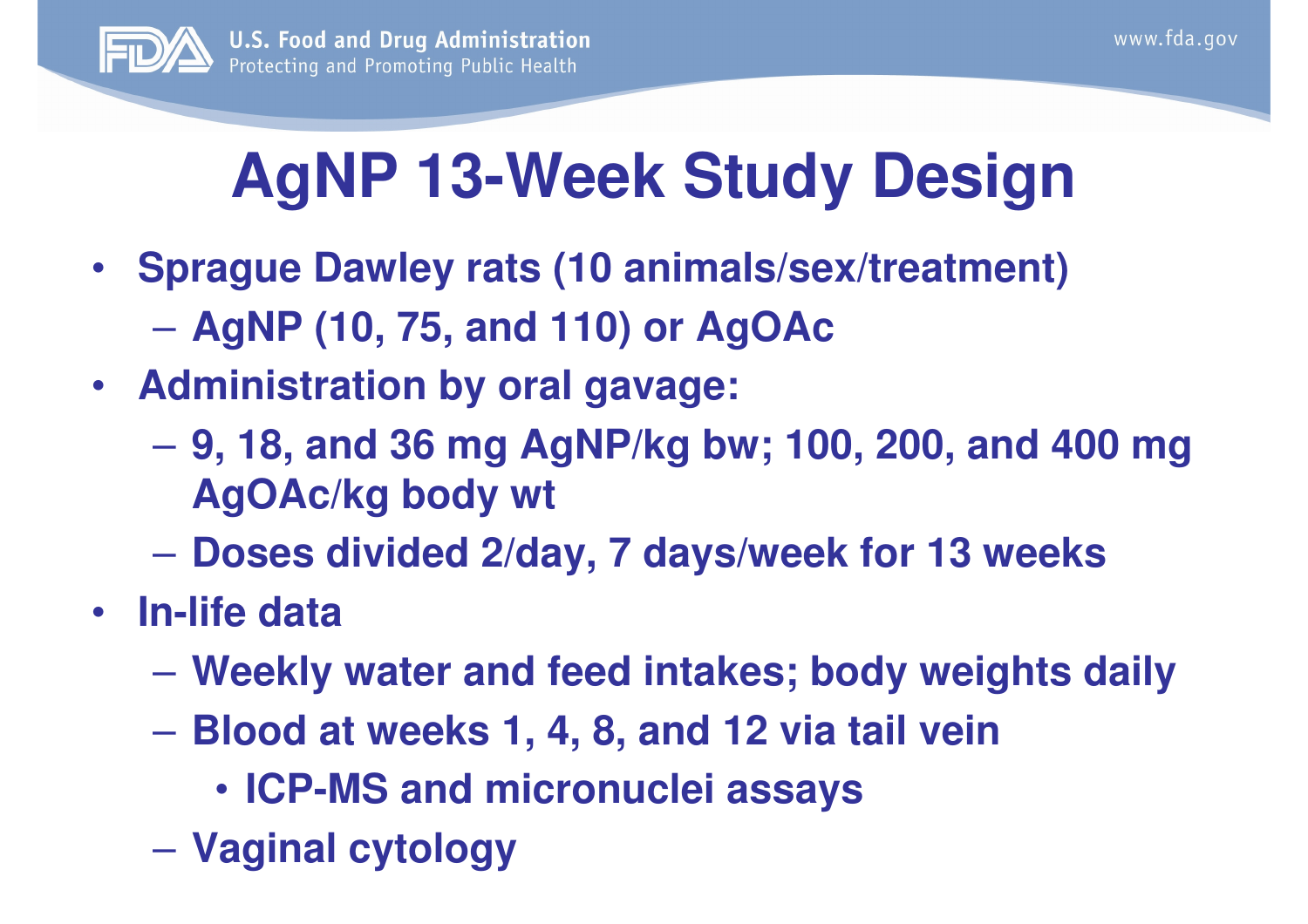

## **AgNP 13-Week Study Design – Cont'd**

- **Terminal Sacrifice**
	- $\mathcal{L}_{\mathcal{A}}$ **Complete necropsy (all animals)**
	- $\mathcal{L}_{\mathcal{A}}$  , and the set of  $\mathcal{L}_{\mathcal{A}}$ **Cardiac blood for clinical chemistry and hematology**
	- $\mathcal{L}_{\mathcal{A}}$  , and the set of  $\mathcal{L}_{\mathcal{A}}$ **Sperm motility counts**
	- $\mathcal{L}_{\mathcal{A}}$  , and the set of  $\mathcal{L}_{\mathcal{A}}$  **Complete histopathology of treatment-related lesions, all controls, highest dose group with 60% survival,and all higher dose groups**
	- $\mathcal{L}_{\mathcal{A}}$  , and the set of  $\mathcal{L}_{\mathcal{A}}$  **TEM and ICP-MS (limited tissues)**
		- **Gastro intestinal tract** 
			- **Site of absorption and transport**
			- **Hart Committee Effects of exposure on microbiota populations**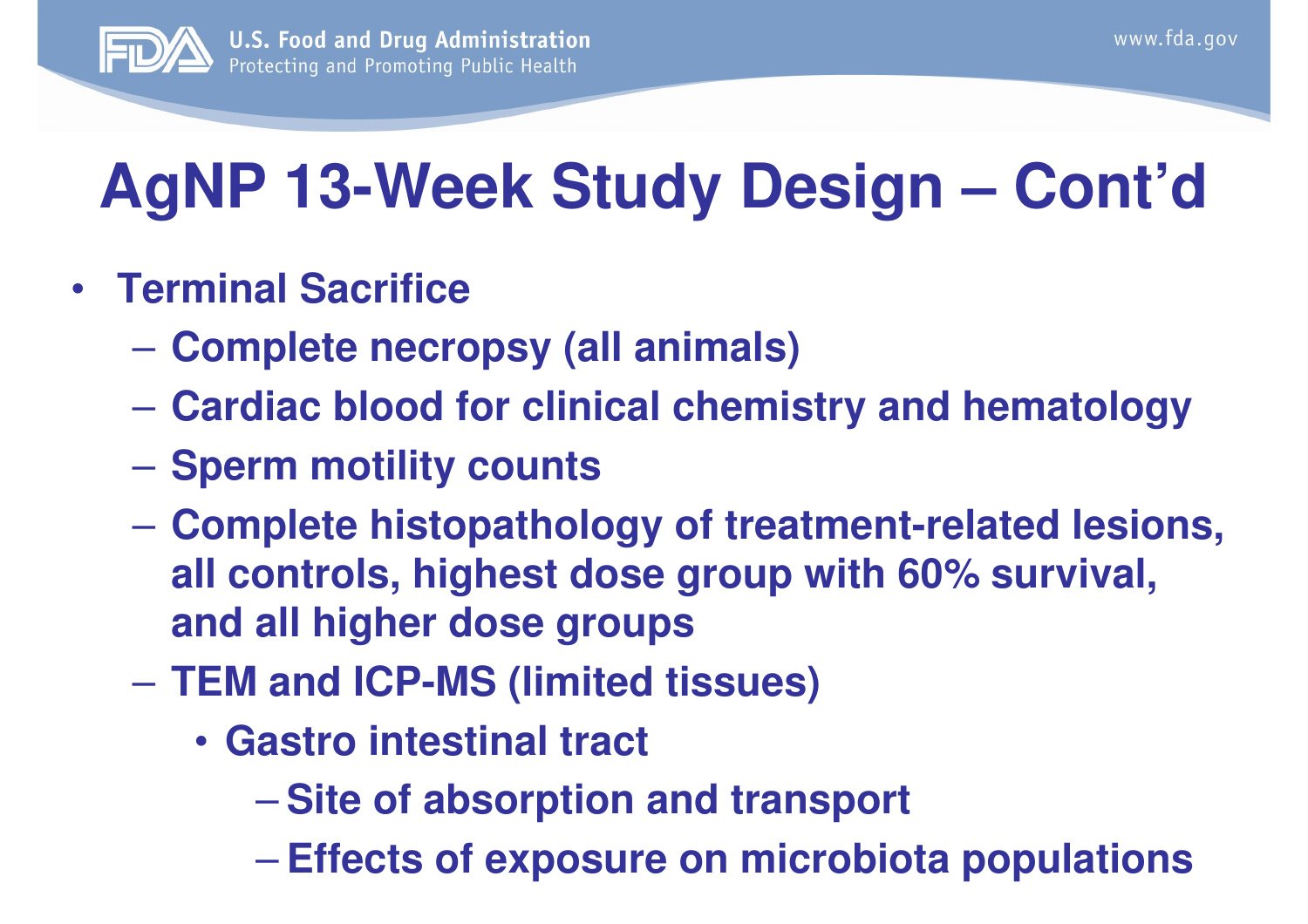### **Test Article Characterization**

- **Test articles (shipments arrive weekly for 22 weeks)**
	- $\mathcal{L}_{\mathcal{A}}$  , and the set of  $\mathcal{L}_{\mathcal{A}}$ **TEM for particle size and aspect ratio**
	- $\mathcal{L}_{\mathcal{A}}$  , and the set of  $\mathcal{L}_{\mathcal{A}}$  **Dynamic light scattering for particle size, size distribution, and zeta-potential**
	- $\mathcal{L}_{\mathcal{A}}$  , and the set of  $\mathcal{L}_{\mathcal{A}}$ **ICP-MS for Ag0 and Ag+1 concentration by mass**
- **Dose solutions (doses prepared weekly for 22 weeks)**
	- $\mathcal{L}_{\mathcal{A}}$  , and the set of  $\mathcal{L}_{\mathcal{A}}$ **TEM for particle size and aspect ratio**
	- $\mathcal{L}_{\mathcal{A}}$  , and the set of  $\mathcal{L}_{\mathcal{A}}$  **Dynamic light scattering for particle size and size distribution**
	- $\mathcal{L}_{\mathcal{A}}$  , and the set of  $\mathcal{L}_{\mathcal{A}}$ **ICP-MS for Ag0 concentration by mass**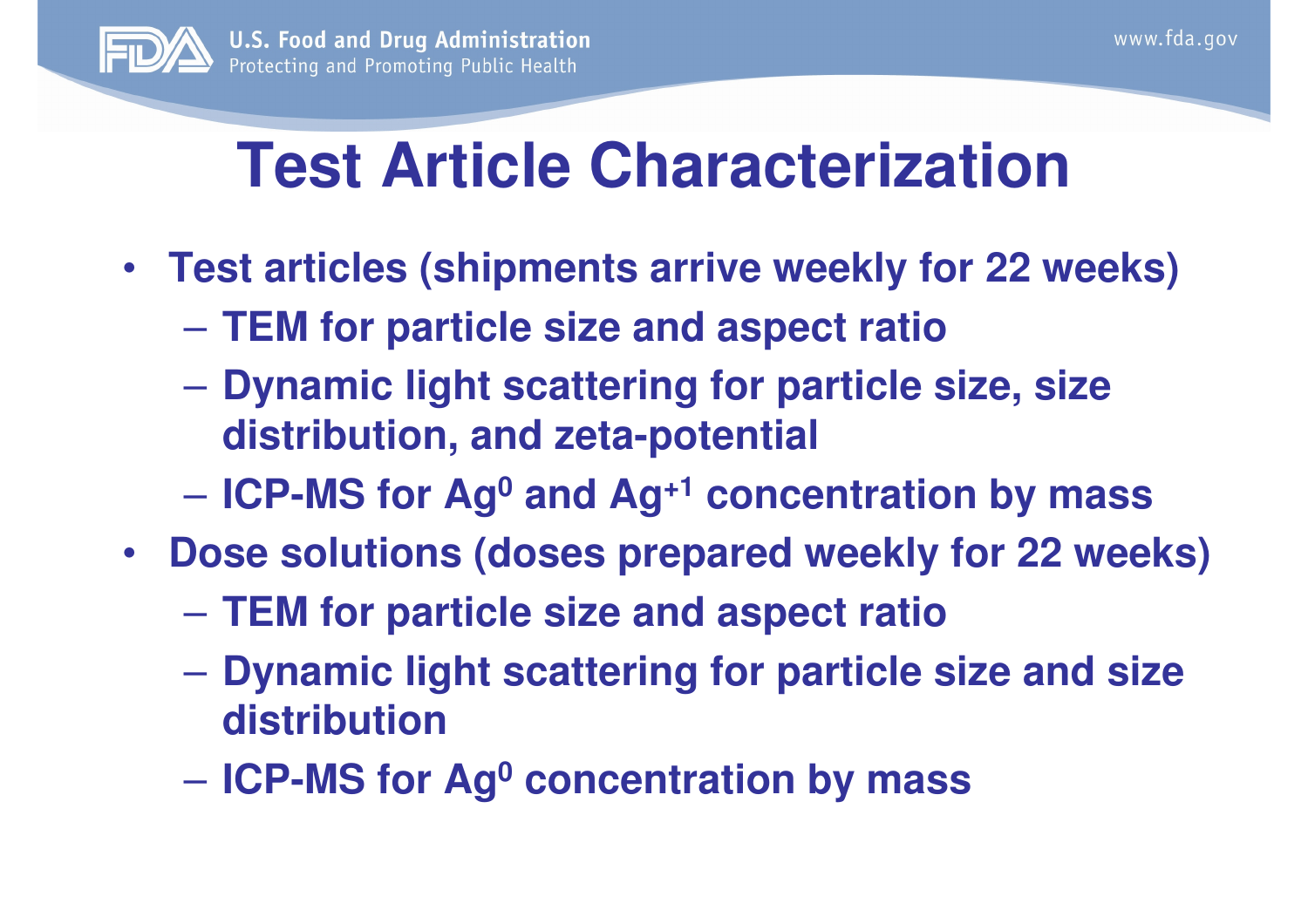

### **Assessment of AgNP by Transmission Electron Microscopy**

- **Jeol 2100 (200 kV) TEM with Gatan 16 M-pixel CCD** $\bullet$
- **Particle diameter is measured and the aspect ratio is**  •**calculated based on particle width and height.**

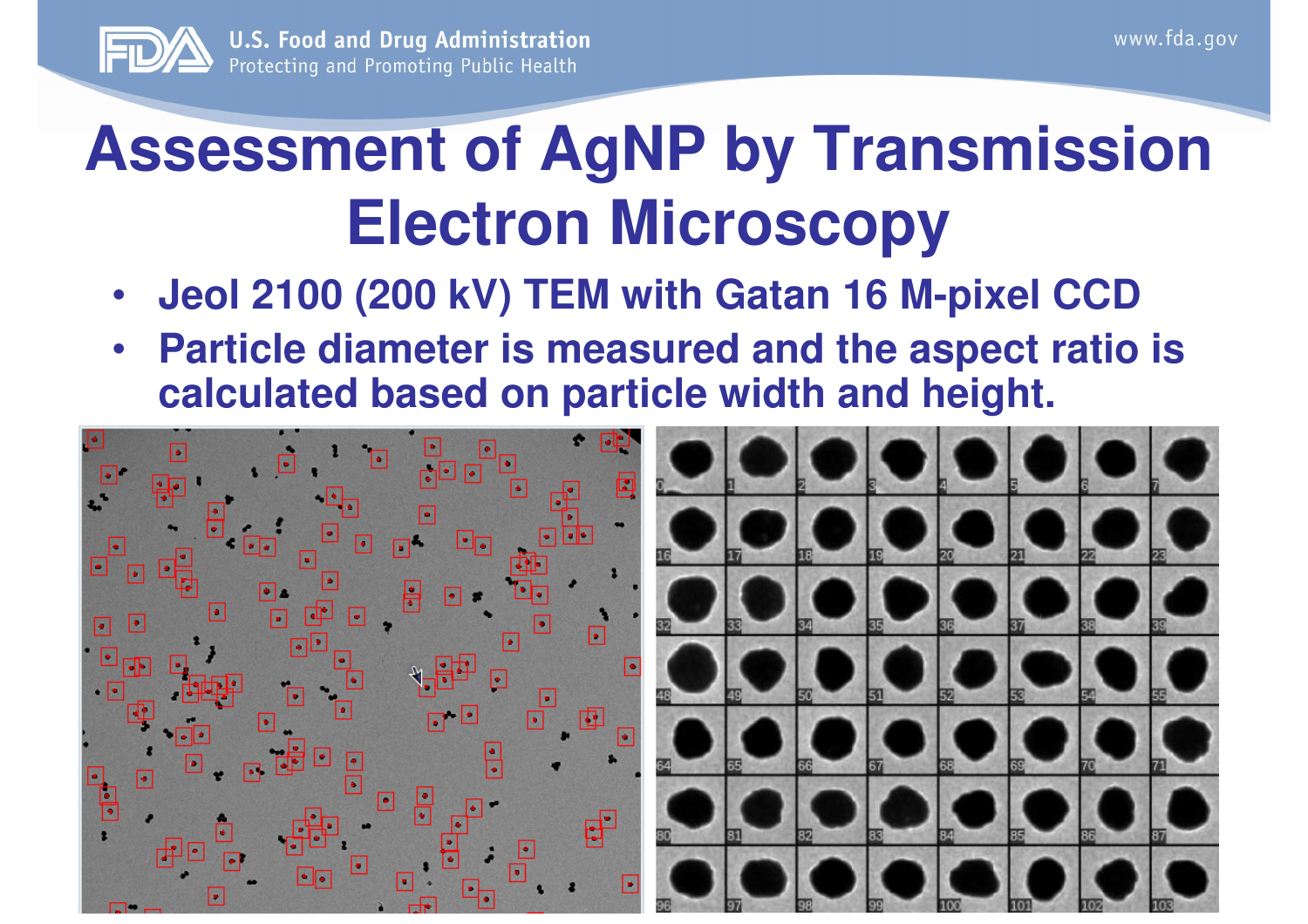

### **Test Material Characterization by ICP-MS, DLS, and TEM**

| <b>Sample</b>                  | <b>Nominal</b><br>conc.<br>(mg/ml) | <b>Actual</b><br>mass<br>conc.<br>(mg/ml) | <b>Mean</b><br>particle<br><b>size</b><br>(nm) | <b>Zeta</b><br>potential | <b>Mean</b><br>particle<br>diameter | <b>Mean</b><br>particle<br>aspect<br>ratio |
|--------------------------------|------------------------------------|-------------------------------------------|------------------------------------------------|--------------------------|-------------------------------------|--------------------------------------------|
| Gold<br><b>Std</b>             |                                    |                                           | 63.5                                           | 56.4                     |                                     |                                            |
| $10 \text{ nm}$<br><b>AgNP</b> | 1.0                                | 0.96                                      | 17.1                                           | $-34.7$                  | 8.15                                | 1.09                                       |
| <b>75 nm</b><br><b>AgNP</b>    | 1.0                                | 1.08                                      | 73.6                                           | $-46.3$                  | 72.1                                | 1.13                                       |
| <b>110 nm</b><br><b>AgNP</b>   | 1.0                                | 0.99                                      | 103.3                                          | $-44.1$                  | 101.1                               | 1.13                                       |
| <b>AgOAc</b>                   | 6.46                               | 6.78                                      | <b>The Street</b>                              | $\blacksquare$           |                                     |                                            |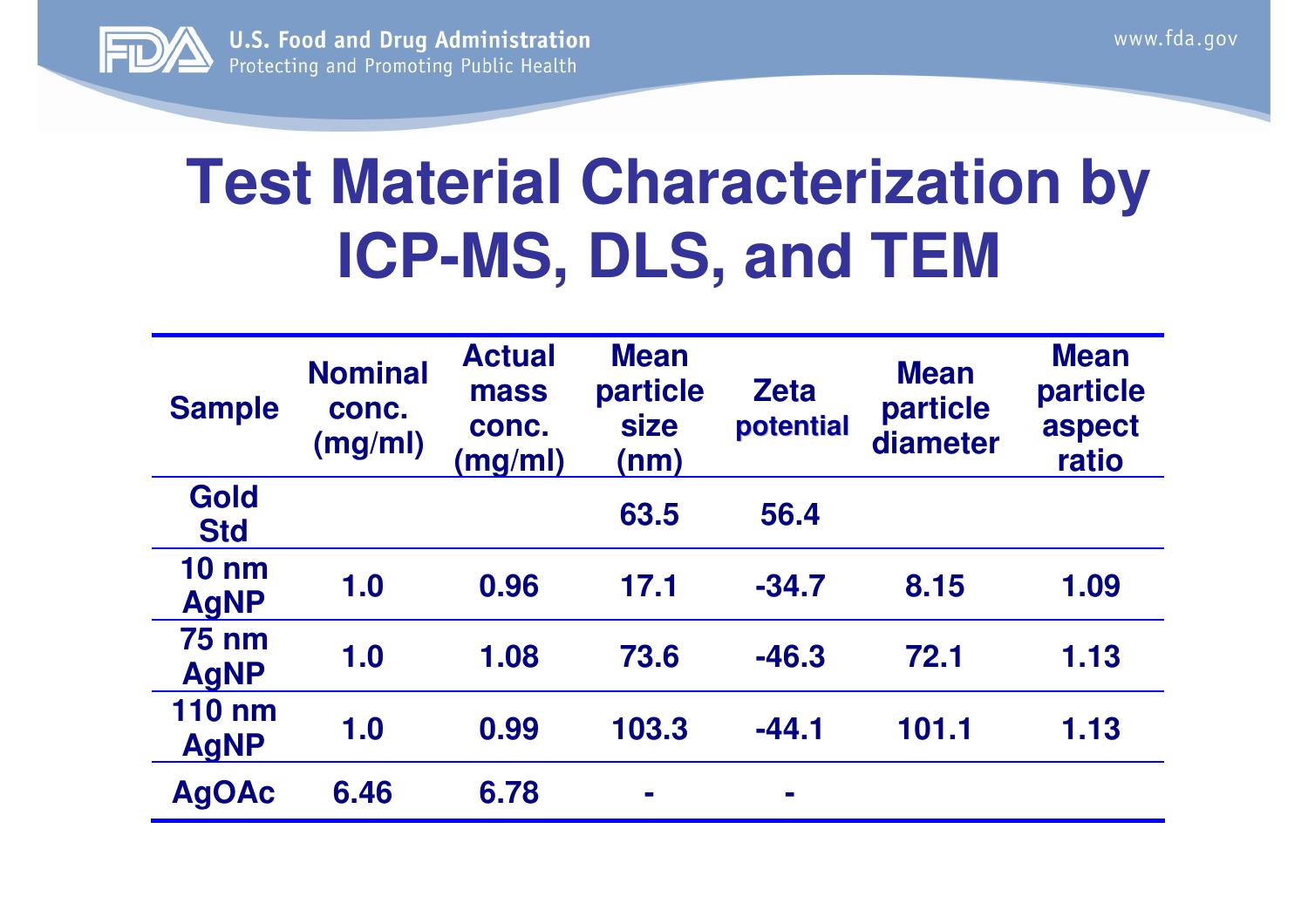

**Vehicle**

#### **13-Week Study Body Weights For 10 nm AgNP and 75 nm AgNP**

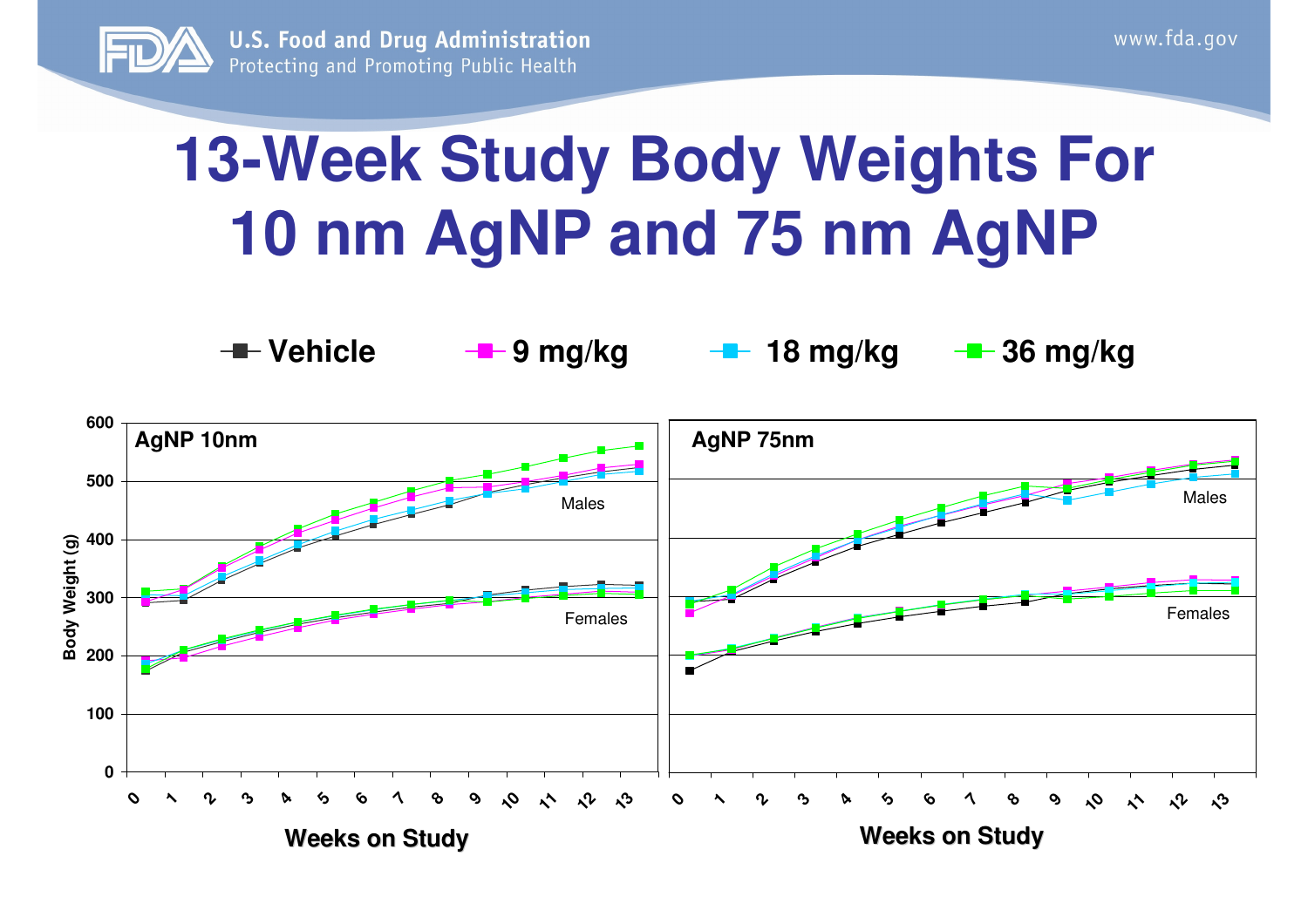

#### **13-Week Study Body WeightsFor 110 nm AgNP and Silver Acetate**



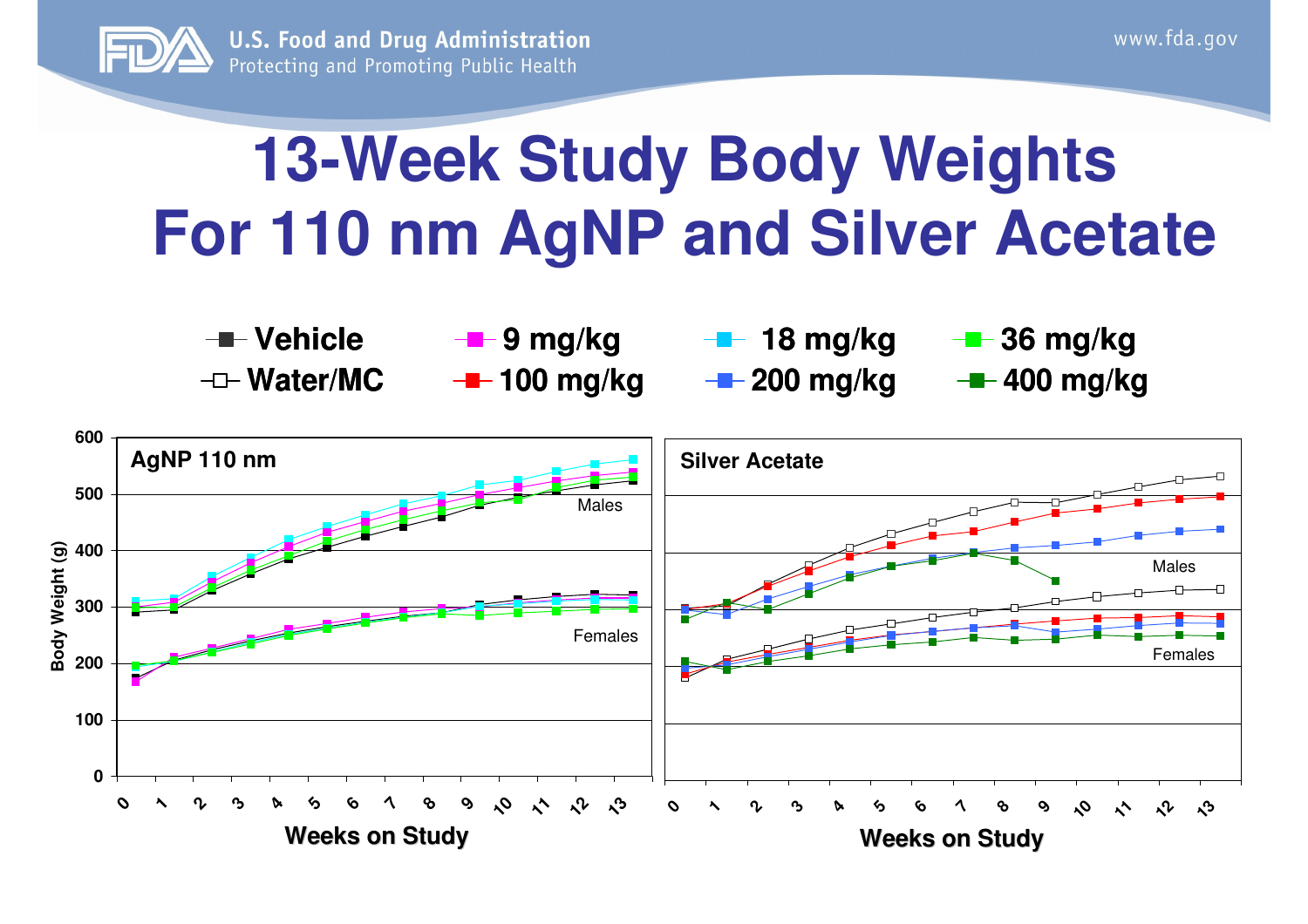

#### **AgNP 13-Week Study Animal Survival**

| <b>Treatment</b>     | Dose (mg/kg body<br>weight/day) | <b>Moribund</b><br><b>Removal</b> |   |
|----------------------|---------------------------------|-----------------------------------|---|
|                      |                                 | M                                 | F |
| Vehicle/0.1% CMC     | 0                               |                                   |   |
| <b>Water/0.1% MC</b> | O                               |                                   |   |
| <b>AgNP 10 nm</b>    | 9                               |                                   |   |
|                      | 18                              |                                   |   |
|                      | 36                              |                                   |   |
| <b>AgNP 75 nm</b>    | 9                               |                                   |   |
|                      | 18                              |                                   |   |
|                      | 36                              |                                   |   |
| AgNP 110 nm          | 9                               |                                   |   |
|                      | 18                              |                                   |   |
|                      | 36                              | 1                                 |   |
| <b>AgOAc</b>         | 100                             |                                   |   |
|                      | 200                             |                                   |   |
|                      | 400                             | 10                                | 8 |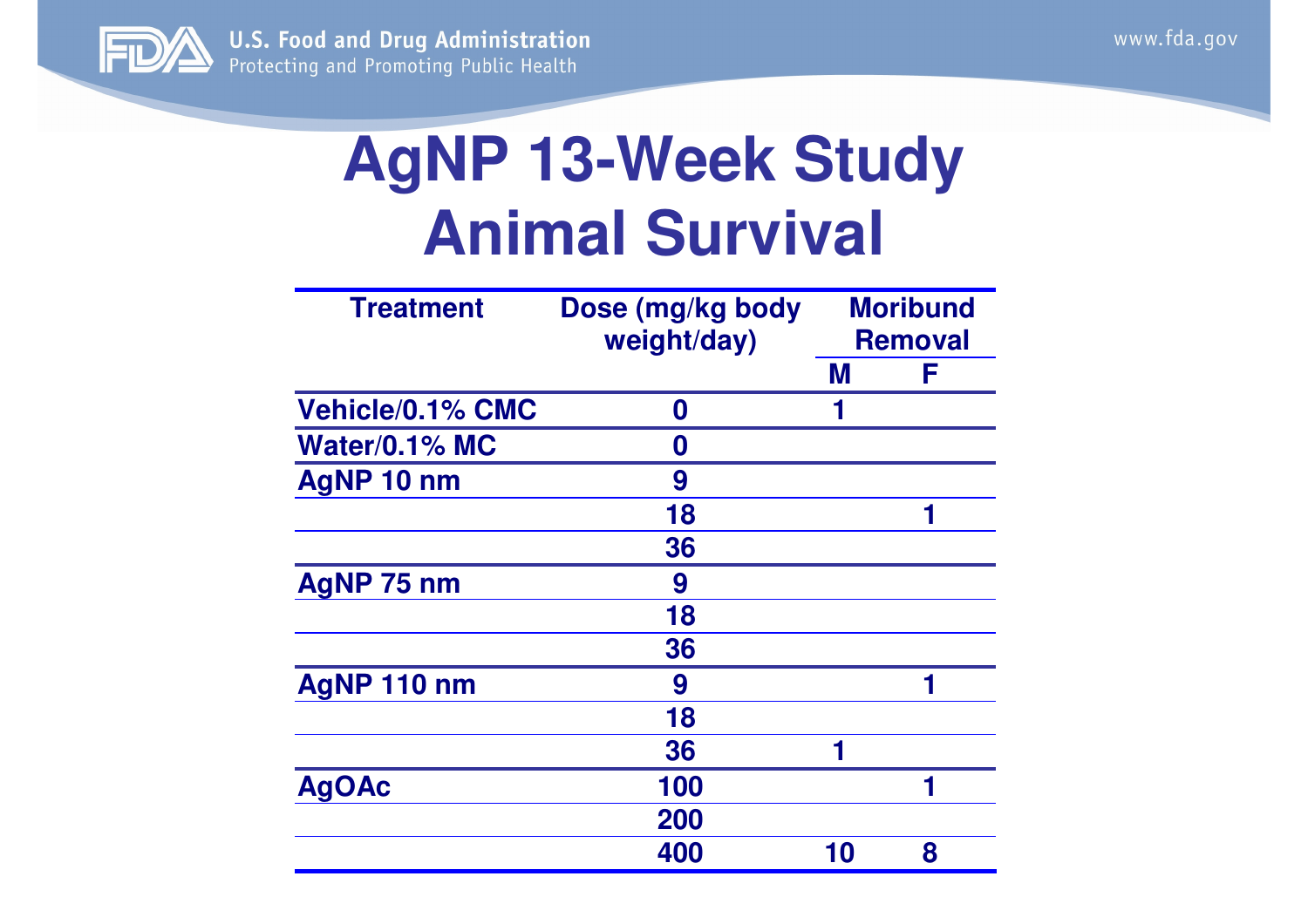

### **Preliminary Findings**

- **Test articles and dose certifications were within ±10% target values**
- •**Stability of test articles was confirmed for 60 days**
- **The oral administration of AgOAc at doses of 200 mg/kg bw and higher induced significant decreases in body weight and increased morbidity in rats**
	- $\mathcal{L}_{\mathcal{A}}$  , and the set of  $\mathcal{L}_{\mathcal{A}}$ **Severe gastroenteritis listed as cause of death**
- **No overt dose response pathologies were observed for AgNPs.**
	- **Renal disease listed as cause of death for 2 rats exposed to AgNP 110 nm and 1 rat exposed to AgNP 10 nm**